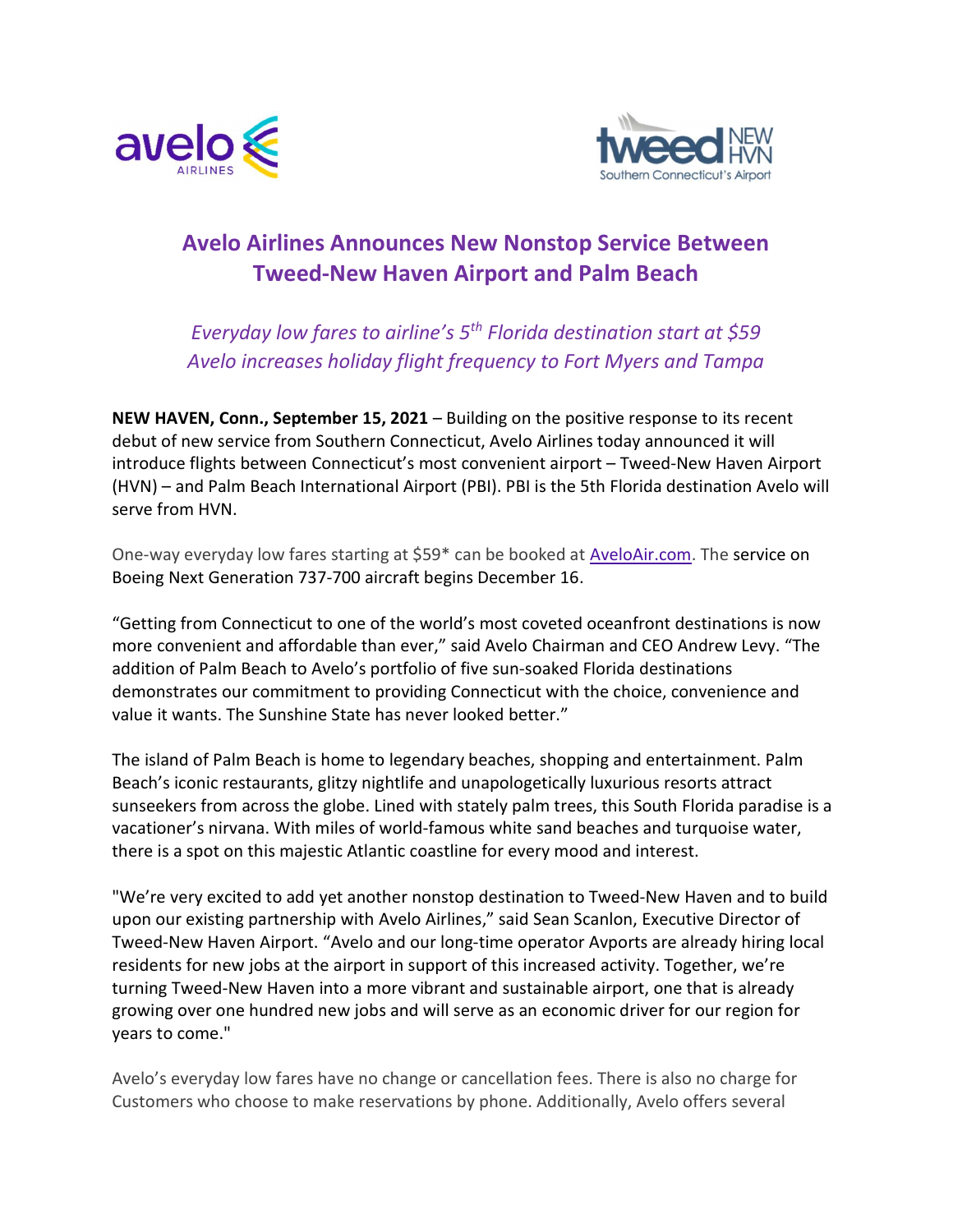unbundled travel-enhancing options that give Customers the flexibility to pay for what they value, including priority boarding, checked bags, carry-on overhead bags, and for bringing a pet in the cabin.

The single-class, fuel-efficient 147-seat 737-700 mainline jets Avelo will operate from HVN offer a more spacious and comfortable experience than the regional aircraft historically serving HVN. Customers may choose from several seating options, including seats with extra leg room, as well as pre-reserved window and aisle seating.

Flight 345 departs HVN at 7:00 a.m. arriving PBI at 10:10 a.m. Flight 346 departs PBI at 10:50 a.m. arriving HVN at 1:40 p.m. Avelo will operate the flight daily between December 16, 2021 and January 4, 2022. Beginning January 5, Avelo will operate the flight five days per week (Mondays, Thursdays, Fridays, Saturdays and Sundays).

## Everyday Holiday Convenience to Fort Myers and Tampa

Avelo is also increasing the frequency of its previously announced routes to Fort Myers' Southwest Florida International Airport (RSW) and Tampa International Airport (TPA) for the peak holiday season.

Avelo will increase its flying between HVN and RSW from three days per week to daily starting December 16, 2021 through January 4, 2022. The airline will also increase its flying between HVN and TPA from four days per week to daily starting December 16, 2021 through January 4, 2022. Avelo's scheduled service between HVN and TPA begins November 8. Service between HVN and RSW begins November 11.

#### The New Haven Way to Florida

Avelo will initiate service from HVN to Florida on November 3. In addition to Fort Myers, Palm Beach and Tampa, Avelo will serve Fort Lauderdale and Orlando.

Amidst the crowds, long lines, lengthy walks and traffic congestion encountered at other airports frequented by Connecticut residents, HVN offers the refreshingly smooth and simple hometown airport experience Connecticut residents are seeking. HVN's adjacency to multiple major highways and commuter railways make it Connecticut's most convenient and easily accessible airport.

Avelo has committed to invest \$1.2 million to help upgrade and modernize facilities and operations as part of an overall \$100 million project at HVN which will include a new terminal and extended runway spearheaded by airport operator Avports. Avelo and HVN expect to hire more than 100 aviation professionals by the end of the year who will be based at the airport.

Avelo will be the first airline to offer nonstop flights between HVN and Florida. Avelo's arrival to HVN also marks the largest expansion of service at HVN in more than 30 years.